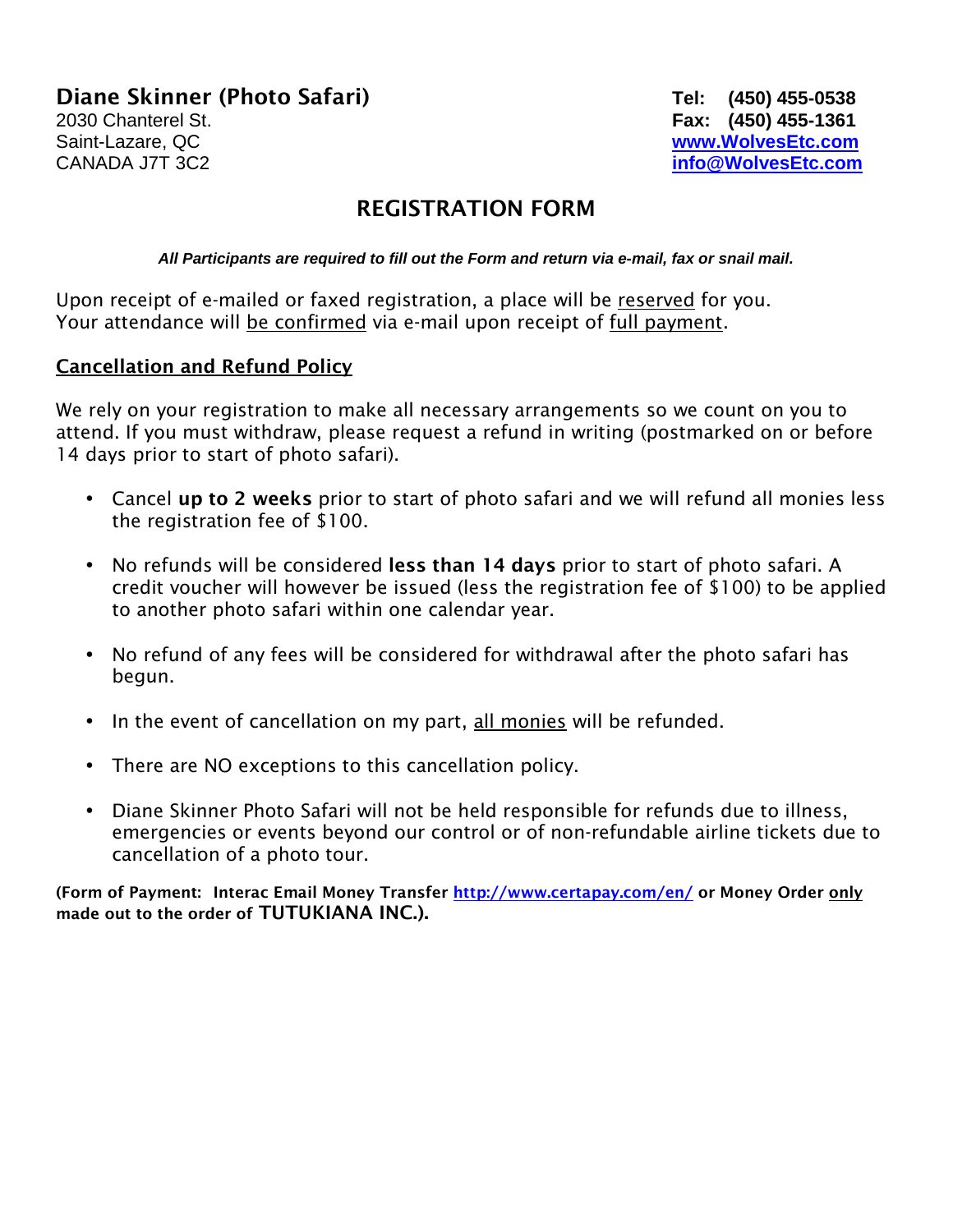## Tell us about yourself:

#### Name:

(First, Last and Middle Initial)

Gender & Age:

| <b>Mailing Address:</b>      |  |
|------------------------------|--|
| Apt./Number/Street:          |  |
| City:                        |  |
| Province/State:              |  |
| <b>Postal Code/Zip Code:</b> |  |
| Telephone (home):            |  |
| Telephone (work):            |  |
| Telephone (cell):            |  |
| E-Mail:                      |  |
|                              |  |

| <b>Your Photographic Experience:</b> |  |
|--------------------------------------|--|
|                                      |  |

| <b>Basic Technical Knowledge/Some Training</b> |  |
|------------------------------------------------|--|
| <b>Very Good Technical Knowledge</b>           |  |
| <b>Advanced Technical Knowledge</b>            |  |
| <b>Professional Photographer</b>               |  |

### How did you hear about this tour?

| A friend recommended it to me          |  |
|----------------------------------------|--|
| <b>Brochure</b>                        |  |
| Internet/Website                       |  |
| Information from another workshop/tour |  |
| <b>Photo Club</b>                      |  |
|                                        |  |

**Please note that all of the above personal information will remain confidential.**